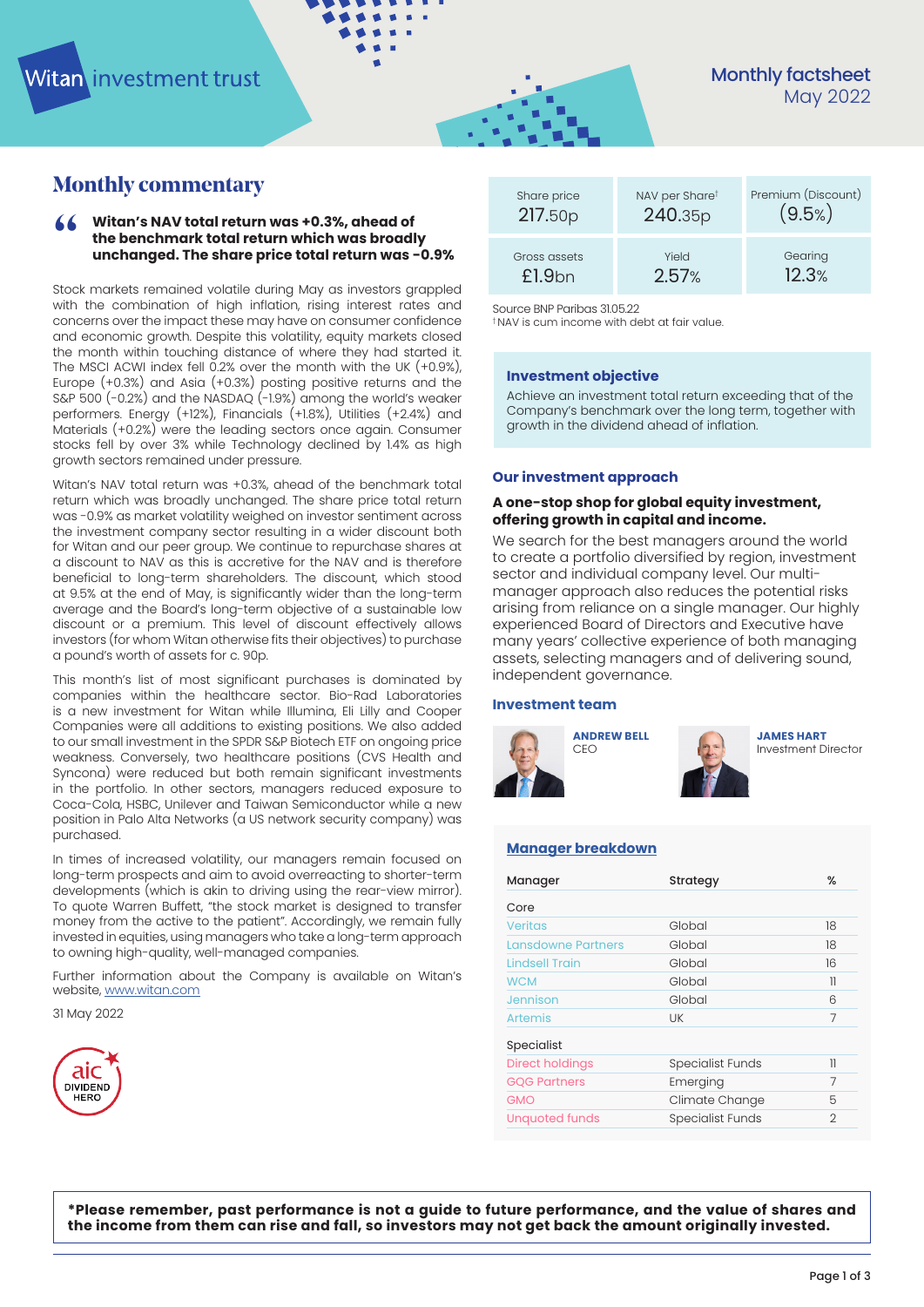

# **Portfolio overview**

### **Top 20 holdings** (%)

| GMO Climate Change Fund             | 5.5  |
|-------------------------------------|------|
| Apax Global Alpha                   | 2.6  |
| Unilever                            | 1.8  |
| Princess Private Equity             | 1.7  |
| <b>BlackRock World Mining Trust</b> | 1.5  |
| Diageo                              | 1.4  |
| Syncona                             | 1.4  |
| Alphabet                            | 14   |
| Heineken                            | 13   |
| Canadian Pacific Railway            | 1.2  |
| Microsoft                           | 1.2  |
| VH Global Sustainable Energy        | 1.2  |
| <b>BAE Systems</b>                  | 1.2  |
| Nintendo                            | 1.2  |
| <b>Charter Communications</b>       | 1.1  |
| Intuit                              | 1.1  |
| <b>RELX</b>                         | 1.1  |
| <b>Natwest</b>                      | 1.1  |
| London Stock Exchange               | 1.1  |
| Thermo Fisher Scientific            | 1.0  |
| <b>Top 10 Holdings</b>              | 19.8 |
| <b>Top 20 Holdings</b>              | 31.1 |

### **Regional breakdown** (%)

| North America        | 39 |
|----------------------|----|
| UK                   | 20 |
| Europe               | 17 |
| Asia                 | Բ  |
| Japan                | 3  |
| Other                | 2  |
| Investment Companies | 13 |

### **Sector breakdown** (%)

| Industrials                   | 15 |
|-------------------------------|----|
| Information Technology        | 12 |
| Consumer Staples              | 11 |
| Health Care                   | 11 |
| Financials                    | 9  |
| <b>Communication Services</b> | 8  |
| <b>Materials</b>              | 8  |
| Consumer Discretionary        | 8  |
| Energy                        | 4  |
| Utilities                     | 1  |
| Investment Companies          | 13 |

### **Portfolio characteristics**

| Active share $(\%)^*$ | 78%  |
|-----------------------|------|
| Number of holdings    | -270 |
| $*$ as at 31.03.22    |      |

#### **Portfolio changes**

| <b>Top Purchases</b>    | £'000 |
|-------------------------|-------|
| Bio-Rad Laboratories    | 3,681 |
| Illumina                | 3,604 |
| Eli Lilly               | 3,189 |
| <b>Cooper Companies</b> | 2,373 |
| Palo Alto Networks      | 2,173 |
| SPDR S&P Biotech FTF    | 1,984 |
|                         |       |

### Top Sales

| CVS Health           | 5,196 |
|----------------------|-------|
| <b>HSBC</b>          | 2,651 |
| Syncona              | 2,259 |
| Coca-Cola            | 1,801 |
| Unilever             | 1,526 |
| Taiwan Semiconductor | 1.491 |

Tables in this document may not sum to 100% due to rounding. Source: BNP Paribas as at 31.05.22 unless otherwise stated

## **Performance and dividends\***

### **Value of £10,000 invested over 10 years is £32,005**†



### **Total performance** (%) †

| Growth to 31.05.2022                        | 3m l  |  | 6m lyr 3yrs 5yrs 10yrs                |           |
|---------------------------------------------|-------|--|---------------------------------------|-----------|
| ■ Share Price                               | $-37$ |  | $-9.3 -6.5$ 14.7                      | 215, 2200 |
| $\blacksquare$ Net Asset Value <sup>‡</sup> |       |  | $-11 -6.4 -3.9$ 22.7 31.0 200.4       |           |
| <b>Benchmark</b> #                          |       |  | $0.8 -2.8 6.3 37.1 49.2$              | 1958      |
| NAV-Benchmark Relative                      |       |  | $-1.8$ $-3.6$ $-10.2$ $-14.4$ $-18.2$ | 46        |

### **Dividend history (pence per share)**

47 years of consecutive dividend growth



Changed to quarterly dividend payments in 2013.

### **Discrete performance** (%) †

| Q1 2017<br>Q1 2018 | Q1 2018<br>Q1 2019 | Q1 2019<br>Q1 2020 | Q1 2020<br>Q1 2021 | Q1 2021<br>Q1 2022 |
|--------------------|--------------------|--------------------|--------------------|--------------------|
| 8.4                | 3.9                | $-19.3$            | 43.8               | 3.7                |
| 5.4                | 5.0                | $-18.5$            | 49.0               | 4.1                |
| 3.5                | 74                 | $-91$              | 37.6               | 13.2               |
| 1.9                | $-2.4$             | $-9.4$             | 11 4               | $-9.1$             |

Relative numbers may not add up due to rounding.

† Source: Morningstar / Witan, total return includes the notional reinvestment of dividends.

‡ The Net Asset Value figures value debt at fair value.

# Witan's benchmark is a composite of 85% Global (MSCI All Country World Index) and 15% UK (MSCI UK IMI Index). From 01.01.2017 to 31.12.2019 the benchmark was 30% UK, 25% North America, 20% Asia Pacific, 20% Europe (ex UK), 5% Emerging Markets. From 01.10.2007 to 31.12.2016 the benchmark was 40% UK, 20% North America, 20% Europe (ex UK) and 20% Asia Pacific. The benchmark changes since 2007 reflect a shift from the UK in favour of a more international strategic asset allocation, together with an index simplification from 2020.

For more information go to www.witan.com/support/legal-information.

**\*Please remember, past performance is not a guide to future performance, and the value of shares and the income from them can rise and fall, so investors may not get back the amount originally invested.**